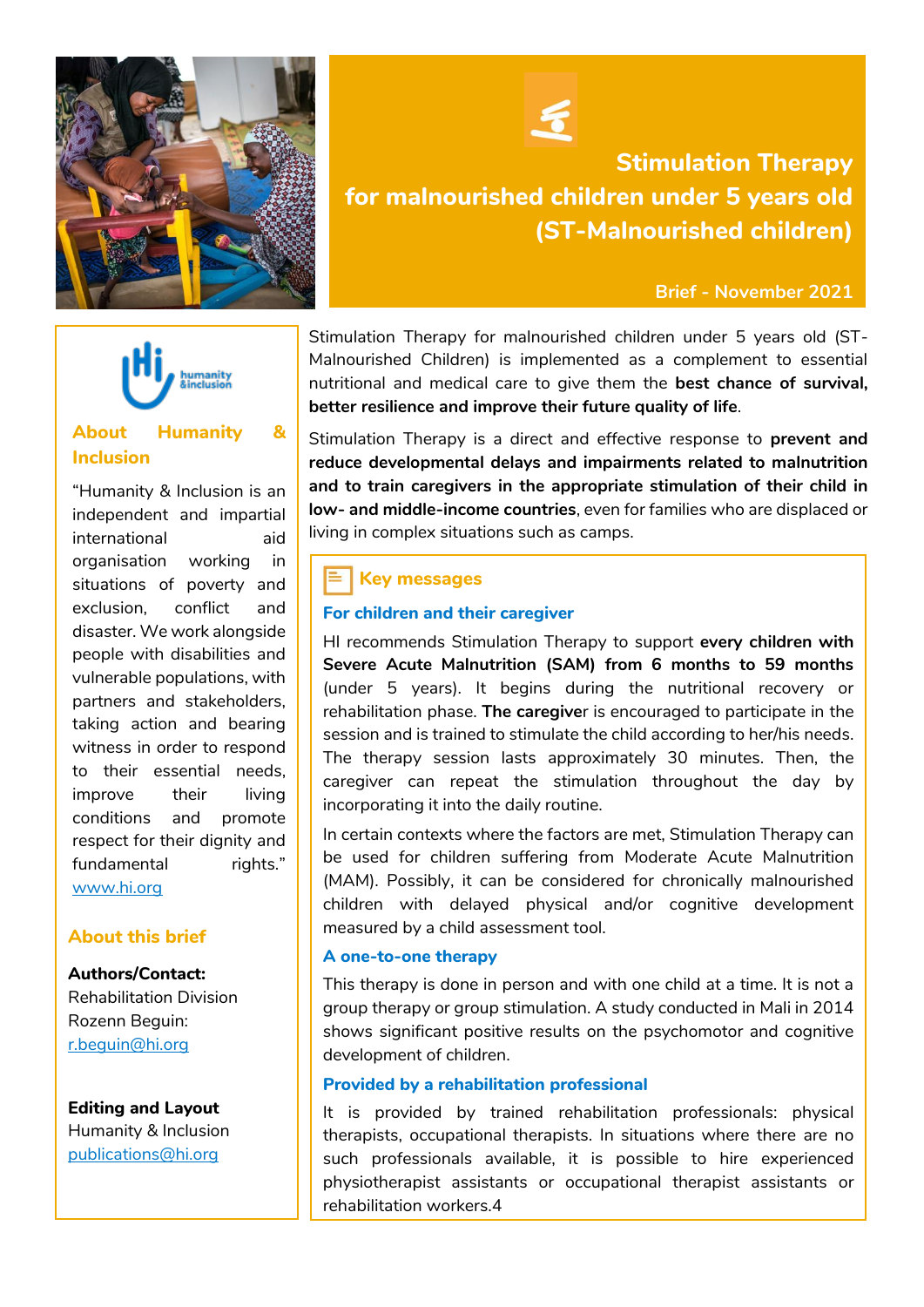# **"Why?" The foundations of the Stimulation Therapy for Malnourished Children**

### **Malnutrition effects**

Malnutrition takes many forms, the most visible of which are undernutrition, which includes wasting and stunting, and overweight. In 2020, globally, an estimated 45.4 million children under the age of five are wasted, and 149.2 million are stunted. Undernutrition is associated with about 45% of deaths in children under five, which occur mainly in low- and middle-income countries. The developmental, economic, social and health implications of the global burden of malnutrition are severe and long lasting for individuals and families, communities and countries.

 **WHO recommendation for the management of SAM**

**"Apart from informal group games, each child should be given 15 to 30 minutes of individual play per day".** Stimulation therapy was born out of this WHO recommendation. Physiotherapists or occupational therapists have the necessary skills to organise and lead individual sessions. Alternatively, rehabilitation assistants or rehabilitation workers with professional experience can be hired.



The rehabilitation professional knows how to stimulate the child to move and play.

#### **Malnutrition can affect brain development**

The development of the brain and nervous system begins early in pregnancy and is largely complete by the time the child reaches the age of 2 years. The timing, severity and duration of nutritional deficiencies during this period affect brain development with varying degrees of long-term effects.

## **Developmental delays can lead to impairments or loss of capacity**

Undernutrition is a major factor in child mortality, illness and disability. Children may show delays in motor and cognitive development, associated with behavioural and communication problems. These can consolidate over time and lead to irreversible impairments if left untreated. Performance at school and future earnings may be affected.

### **Preventable consequences**

It is estimated that over 15% of Disability Adjusted Life Years (DALYs) lost worldwide are due to malnutrition. Most neurological disorders related to malnutrition are preventable.

### **ST-Malnourished Children is in line with WHO**

### **recommendations for SAM children**

The World Health Organization (WHO) recommends that emotional and motor stimulation activities are incorporated into the treatment of SAM, especially during the nutritional recovery phase. The WHO also recommends individual play with each child. The caregiver is encouraged to engage in daily care.

## **ST-Malnourished Children is in line with WHO's 'Nurturing Care' principles**

The Nurturing Care programme launched by WHO (2018) is a framework to help children survive and thrive based on the statement: 'If we change the beginning of the story, we change the whole story'. ST-Malnourished Children is in line with this framework, as it has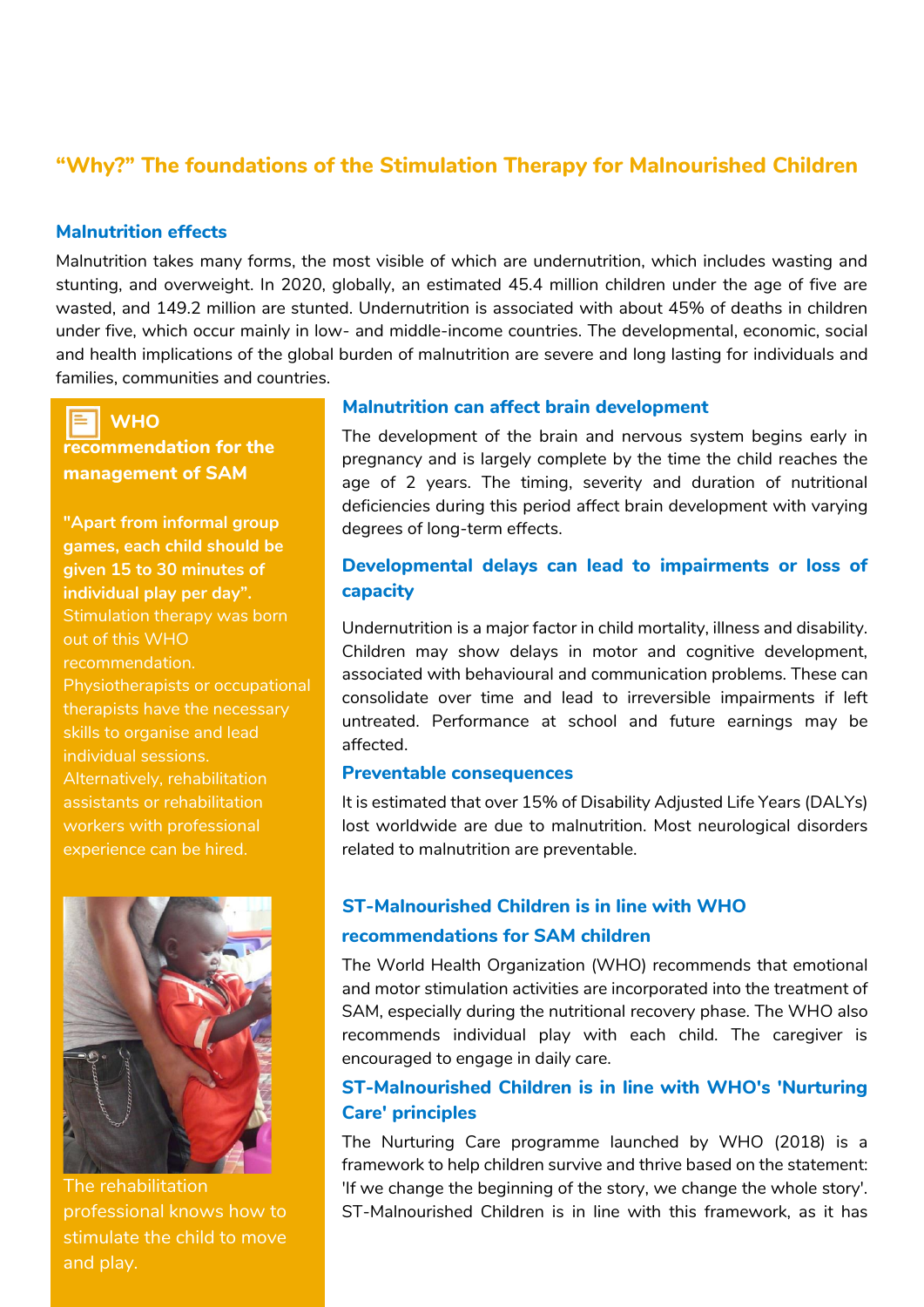health effects and also contributes to safe and appropriate care and early learning opportunities, which are the pillars of this framework.

# **Contribution of ST-Malnourished Children at individual and global level**

### **Direct and integrated services**

Providing services directly to children and including a parenting skills development component is a more effective strategy than providing information alone.



 **General objectives of TS-Malnourished Children**

- Prevent deficiencies,
- Reduce developmental delay,
- Improve motor, sensory, communication and cognitive skills,
- Support the

mother/father/caregiver to stimulate and entertain the child by playing with him/her and continuing to care for him/her at home.

### **Fun and games are part of the therapy:**

Through the fun of playing together with specific exercises, children and parents are empowered to thrive in their complex and changing environment.



# **ST-Malnourished Children remains an effective response to a gap in projects for malnourished children**<br> **the literature review reports on the effective**

The literature review reports on the effectiveness of early childhood stimulation interventions in general in developing countries. Although the WHO recommends 15-30 minutes of one-on-one play with each SAM child per day outside of informal group play, projects for malnourished children rarely or never include this component.

# **Stimulation Therapy for malnourished children shows positive results on child development**

Stimulation Therapy focuses on the prevention and reduction of developmental delays and is based on an individualised professional approach. According to a study conducted in Mali in 2014, interactive games with specific activities adapted to the child's abilities and age improve the child's overall development<sup>1</sup>.

### **For a full and healthy life after recovery**

Although survival is the primary goal, undernutrition can trap children, families, communities and nations in an intergenerational cycle of poor nutrition, disease and poverty. It is not enough to save lives if those saved are left with diminished capacity or disability. Stimulation Therapy for Malnourished Children contributes to the full development of children's potential, helping to break the vicious cycle of ill health and poverty.

### **Contribution to child protection**

Stimulation Therapy contributes to the protection of children, especially in refugee camps or in emergency situations. Children who are encouraged to use their abilities to the fullest are more likely to protect themselves in a difficult environment.

### **Malnutrition enabled by our world in transition**

The globalisation of trade markets, urbanisation, women's work, climate change, all have a profound impact on how we live and how we use natural resources, how food is produced,

imulative Therapy in the management of severe acute malnutrition in children  $i$ ), HI, 2015.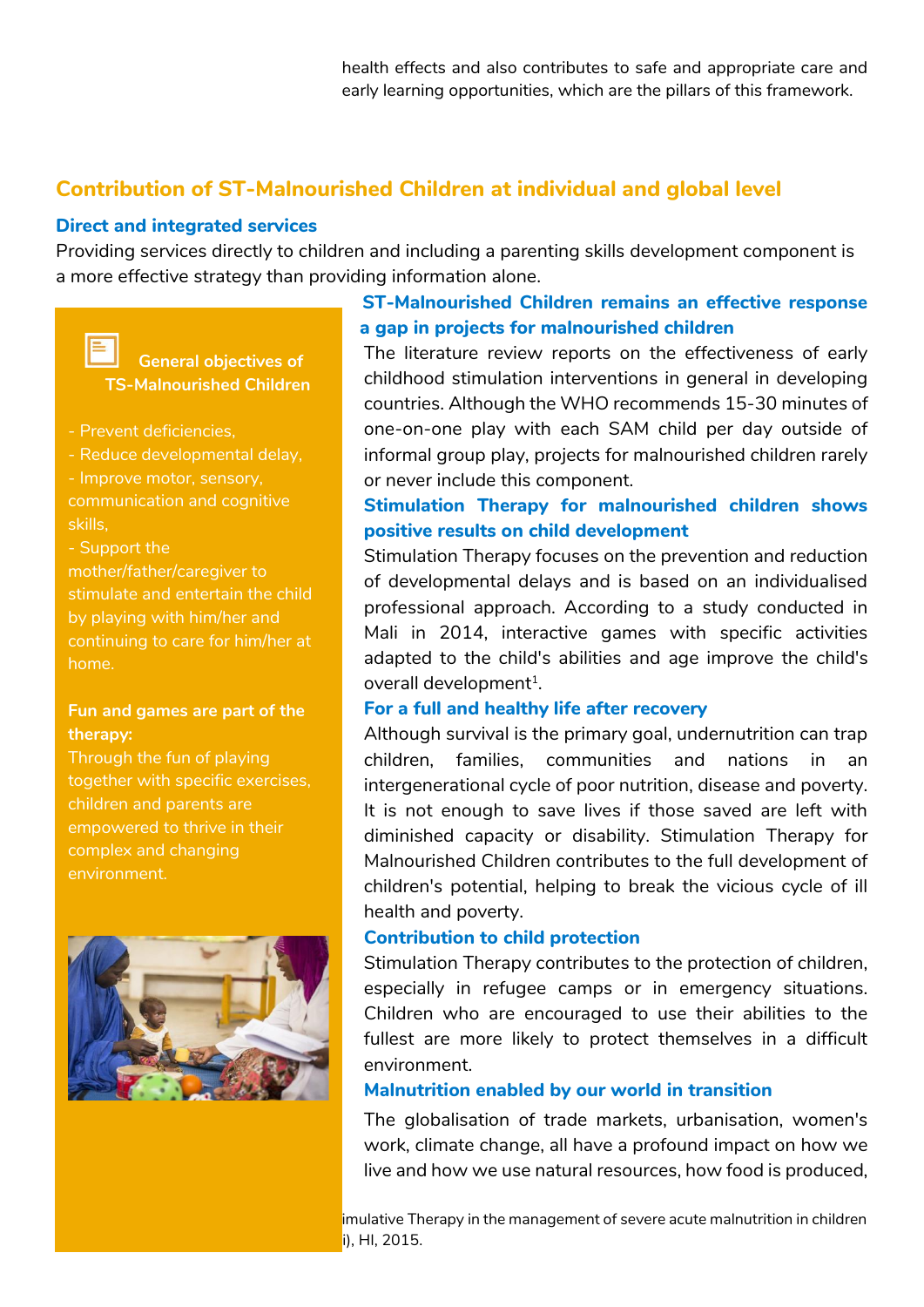what food we have access to, and its quality and cost. Child malnutrition therefore remains a challenge that requires a multi-sectoral approach.

# **Modalities and implementation of a Stimulation Therapy project**

### **External criteria for starting a project**

- A nutrition service
- **Access to basic services especially food**
- Available rehabilitation professionals

### **Elements to be implemented**

- Setting up training and monitoring of rehabilitation professionals who run the Stimulation Therapy sessions
- Information and support for parents/caregivers and translators
- A Stimulation Therapy room for malnourished children at a location near the nutrition service and/or close to the community.

### **Various projects with partners**

This or similar approaches have been implemented by HI in various ways in a number of countries or contexts: Mali, Burkina Faso, Niger, Somalia, Ethiopia and Myanmar to date. In Mali and Niger, the main partners were public health facilities with special sections for renutrition. In Ethiopia and Myanmar, the Stimulation Therapy projects are implemented with ACF (Action Against Hunger) alongside their nutrition centre. In Ethiopia and Myanmar, the projects target refugee or displaced families living in camps.

# **Integrating Stimulation Therapy**

1. Engage **mothers, fathers, carers and grandmothers** at community level.

2. Engage **community workers** in linking the community, children and their parents to the Stimulation Therapy service. 3. Work with **stakeholders**: nutrition workers and nutrition centre managers, local and regional government, international organisations, health facility administrators, business groups... **...in order to provide the best service and make it sustainable.**

Stimulation Therapy for malnourished children complements the group stimulation and psychosocial care that is usually provided by HI's partners.

### **For all MAS children as a priority**

ST-Malnourished Children is aimed at all SAM children. The fact that they are survivors of a Severe Acute Malnutrition episode is the reason why they should benefit from it.

# **Key documents**

**[1]** [Management of severe malnutrition,](https://www.who.int/nutrition/publications/severemalnutrition/9241545119/en/) WHO, 1999 **[2]** [The state of the world's children](https://www.unicef.org/reports/state-worlds-children-2021), UNICEF, 2021 **3]** Early childhood stimulation interventions in developing countries: A comprehensive literature review, Baker-Henningham, Florencia Lopez Boo H, (IDB working paper series ; 213) 2010 **[4] & [5]** [The Stimulation Therapy for](https://hinside.hi.org/intranet/jcms/pl1_2613168/fr/la-therapie-de-stimulation-pour-enfants-de-0-a-5-ans-souffrant-de-malnutrition-aigue-severe-ts-mas) malnourished [children 0-5 years](https://hinside.hi.org/intranet/jcms/pl1_2613168/fr/la-therapie-de-stimulation-pour-enfants-de-0-a-5-ans-souffrant-de-malnutrition-aigue-severe-ts-mas), Policy Paper, HI, 2021; Training manual for rehabilitation professionals, HI, 2021 **[6]** [Evaluation of the short-term effects of Early](https://hinside.hi.org/intranet/jcms/prod_2227198/fr/evaluation-des-effets-a-court-terme-de-la-kinesitherapie-de-stimulation-dans-la-prise-en-charge-de-la-malnutrition-aigue-severe-chez-les-enfants-ages-de-6-mois-a-5-ans-a-bamako-mali)  [Childhood Stimulation Therapy in the management of](https://hinside.hi.org/intranet/jcms/prod_2227198/fr/evaluation-des-effets-a-court-terme-de-la-kinesitherapie-de-stimulation-dans-la-prise-en-charge-de-la-malnutrition-aigue-severe-chez-les-enfants-ages-de-6-mois-a-5-ans-a-bamako-mali)  [severe acute malnutrition in children aged 6 months](https://hinside.hi.org/intranet/jcms/prod_2227198/fr/evaluation-des-effets-a-court-terme-de-la-kinesitherapie-de-stimulation-dans-la-prise-en-charge-de-la-malnutrition-aigue-severe-chez-les-enfants-ages-de-6-mois-a-5-ans-a-bamako-mali)  [to 5 years in Bamako \(Mali\),](https://hinside.hi.org/intranet/jcms/prod_2227198/fr/evaluation-des-effets-a-court-terme-de-la-kinesitherapie-de-stimulation-dans-la-prise-en-charge-de-la-malnutrition-aigue-severe-chez-les-enfants-ages-de-6-mois-a-5-ans-a-bamako-mali) HI, 2015

**Children are the adults of tomorrow, let us empower them to act and develop their full potential.** 

í